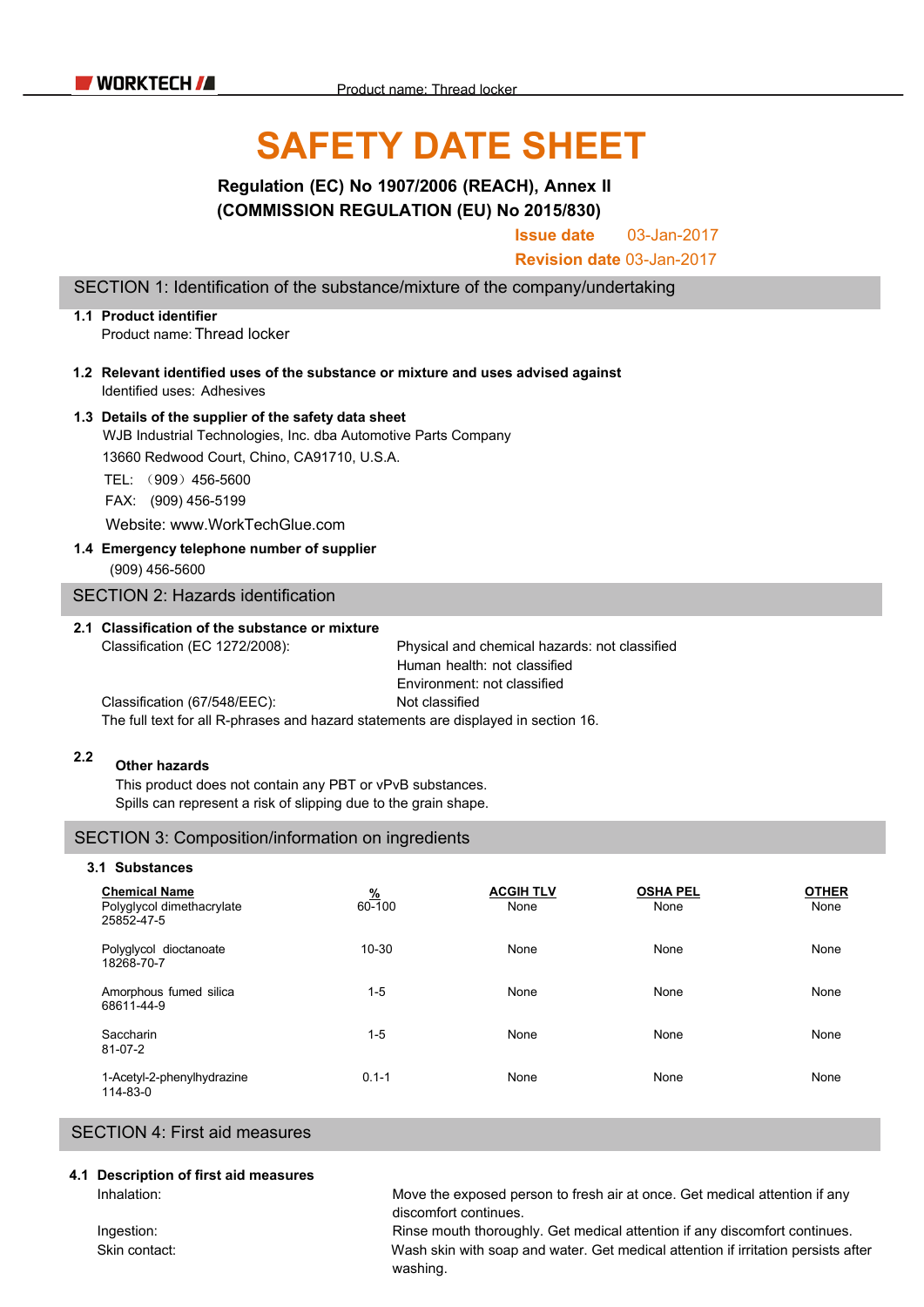| Eye contact:                                                                                            | Make sure to remove any contact lenses from the eyes before rinsing. Rinse<br>eye with water immediately. Get medical attention if any discomfort continues. |  |  |
|---------------------------------------------------------------------------------------------------------|--------------------------------------------------------------------------------------------------------------------------------------------------------------|--|--|
| 4.2 Most important symptoms and effects, both acute and delayed                                         |                                                                                                                                                              |  |  |
| Inhalation:<br>Ingestion:                                                                               | No specific symptoms noted.<br>No specific symptoms noted.                                                                                                   |  |  |
| Skin contact:                                                                                           | No specific symptoms noted.                                                                                                                                  |  |  |
| Eye contact:                                                                                            | No specific symptoms noted.                                                                                                                                  |  |  |
|                                                                                                         |                                                                                                                                                              |  |  |
| 4.3 Indication of any immediate medical attention and special treatment needed<br>Treat symptomatically |                                                                                                                                                              |  |  |
| <b>SECTION 5: Fire fighting measures</b>                                                                |                                                                                                                                                              |  |  |
| 5.1 Extinguishing media                                                                                 | This product is not flammable. Use fire extinguishing media appropriate for<br>surrounding materials.                                                        |  |  |
| 5.2 Special hazards arising from the substance or mixture                                               |                                                                                                                                                              |  |  |
| Hazardous combustion products:                                                                          | None under normal conditions                                                                                                                                 |  |  |
|                                                                                                         |                                                                                                                                                              |  |  |
| 5.3 Advice for firefighters                                                                             |                                                                                                                                                              |  |  |
| Special fire fighting procedures:                                                                       | No specific fire fighting procedures given                                                                                                                   |  |  |
| <b>SECTION 6: Accidental release measures</b>                                                           |                                                                                                                                                              |  |  |
|                                                                                                         |                                                                                                                                                              |  |  |
| 6.1 Personal precautions, protective equipment and emergency procedures                                 | Follow precautions for safe handling described in this safety data sheet.                                                                                    |  |  |
|                                                                                                         | In case of spills, beware of slippery floors and surfaces.                                                                                                   |  |  |
| 6.2 Environmental precautions                                                                           | The product should not be dumped in nature but collected and delivered                                                                                       |  |  |
|                                                                                                         | according to agreement with the local authorities.                                                                                                           |  |  |
| 6.3 Methods and material for containment and cleaning up                                                |                                                                                                                                                              |  |  |
|                                                                                                         | Avoid dust formation. Remove spillage with vacuum cleaner. If not possible,<br>collect spillage with shovel, broom or the like. Transfer to a container for  |  |  |
|                                                                                                         | disposal.                                                                                                                                                    |  |  |
|                                                                                                         |                                                                                                                                                              |  |  |
|                                                                                                         |                                                                                                                                                              |  |  |
|                                                                                                         |                                                                                                                                                              |  |  |

| SECTION 7: Handling and storage                                  |                                                                                                                                                                                        |  |  |
|------------------------------------------------------------------|----------------------------------------------------------------------------------------------------------------------------------------------------------------------------------------|--|--|
| 7.1 Precautions for safe handling                                | Avoid handling which leads to dust formation. Avoid inhalation of high<br>concentrations of dust. Observe occupational exposure limits and minimise the<br>risk of inhalation of dust. |  |  |
| 7.2 Conditions for safe storage, including any incompatibilities |                                                                                                                                                                                        |  |  |
|                                                                  | Store in tightly closed original container in a dry, cool and well-ventilated place.                                                                                                   |  |  |
|                                                                  | Keep in original container.                                                                                                                                                            |  |  |
| 7.3 Specific end use(s)                                          | The identified uses for this product are detailed in section 1.2                                                                                                                       |  |  |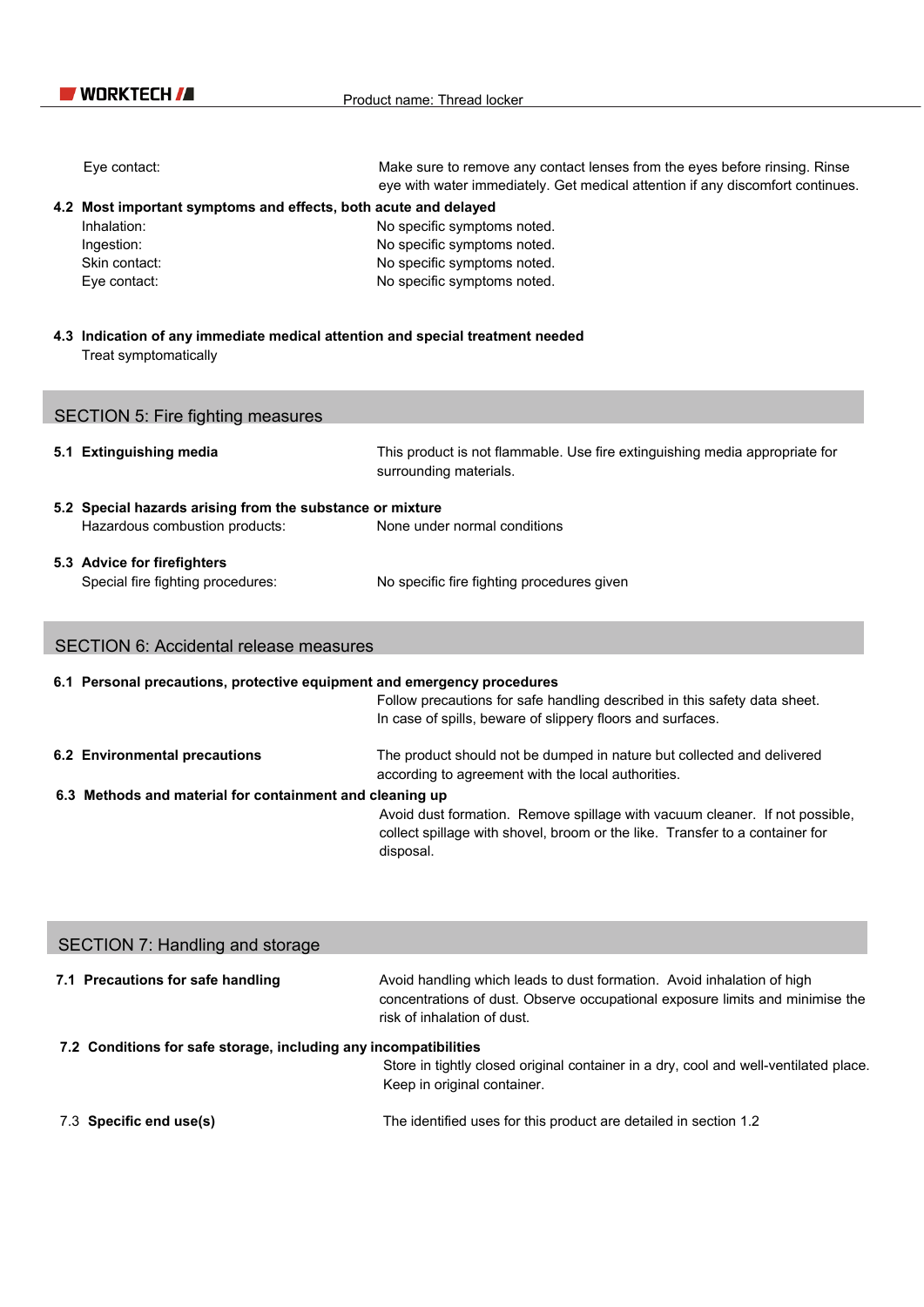## SECTION 8: Exposure controls / personal protection

## **8.1 Control parameters**

| <b>Engineering controls:</b>   | No specific ventilation requirements noted, but forced ventilation may still be required if concentrations<br>exceed occupational exposure limts.    |
|--------------------------------|------------------------------------------------------------------------------------------------------------------------------------------------------|
| <b>Respiratory protection:</b> | Use NIOSH approved respirator if there is potential to exceed exposure limit(s).                                                                     |
| <b>Skin protection:</b>        | Use impermeable gloves and protective clothing as necessary to prevent skin contact. Neoprene<br>gloves. Butyl rubber gloves. Natural rubber gloves. |
| <b>Eye/face protection:</b>    | Safety goggles or safety glasses with side shields.                                                                                                  |

# SECTION 9: Physical and chemical properties

| <b>Physical state:</b>                   | Liauid                                  |
|------------------------------------------|-----------------------------------------|
| Color:                                   | Blue                                    |
| Odor:                                    | Characteristic                          |
| Vapor pressure:                          | Less than 0.1 mm Hg at 27°C (80°F)      |
| pH:                                      | Not applicable                          |
| <b>Boiling point/range:</b>              | Greater than 149°C (300°F)              |
| Melting point/range:                     | Not available                           |
| Specific gravity:                        | 1.08 at 20 $\degree$ C (68 $\degree$ F) |
| Vapor density:                           | Not available                           |
| <b>Evaporation rate:</b>                 | Not available                           |
| Solubility in water:                     | Slight                                  |
| Partition coefficient (n-octanol/water): | Not available                           |
| <b>VOC content:</b>                      | 0.7339%; 7.21 grams/liter               |

# SECTION 10: Stability and reactivity

| Stability:                        | Stable.                                                                                                                     |
|-----------------------------------|-----------------------------------------------------------------------------------------------------------------------------|
| Hazardous polymerization:         | Will not occur.                                                                                                             |
| Hazardous decomposition products: | Oxides of carbon. Oxides of sulfur. Oxides of nitrogen. Irritating organic vapors.                                          |
| Incompatability:                  | Strong oxidizers. Reducing agents. Strong alkalis. Oxygen scavengers. Oxidizing agents. Other<br>polymerization initiators. |

# SECTION 11: Toxicological information

**Product toxicity data:** Acute oral LD50 greater than 10, 000 mg/kg (rat). Acute dermal LD50 greater than 5000 mg/kg (rabbit).

## **Carcinogen Status**

| <b>Hazardous components</b>                  | <b>NTP Carcinogen</b> | <b>IARC Carcinogen</b> | <b>OSHA Carcinogen</b> |
|----------------------------------------------|-----------------------|------------------------|------------------------|
| Polyglycol dimethacrylate<br>25852-47-5      | No                    | No                     | No                     |
| Polyglycol dioctanoate<br>18268-70-7         | No                    | No                     | No                     |
| Amorphous fumed silica<br>68611-44-9         | No                    | No                     | No                     |
| Saccharin<br>81-07-2                         | No                    | No                     | No                     |
| 1-Acetyl-2-phenylhydrazine<br>$114 - 83 - 0$ | No                    | No                     | No                     |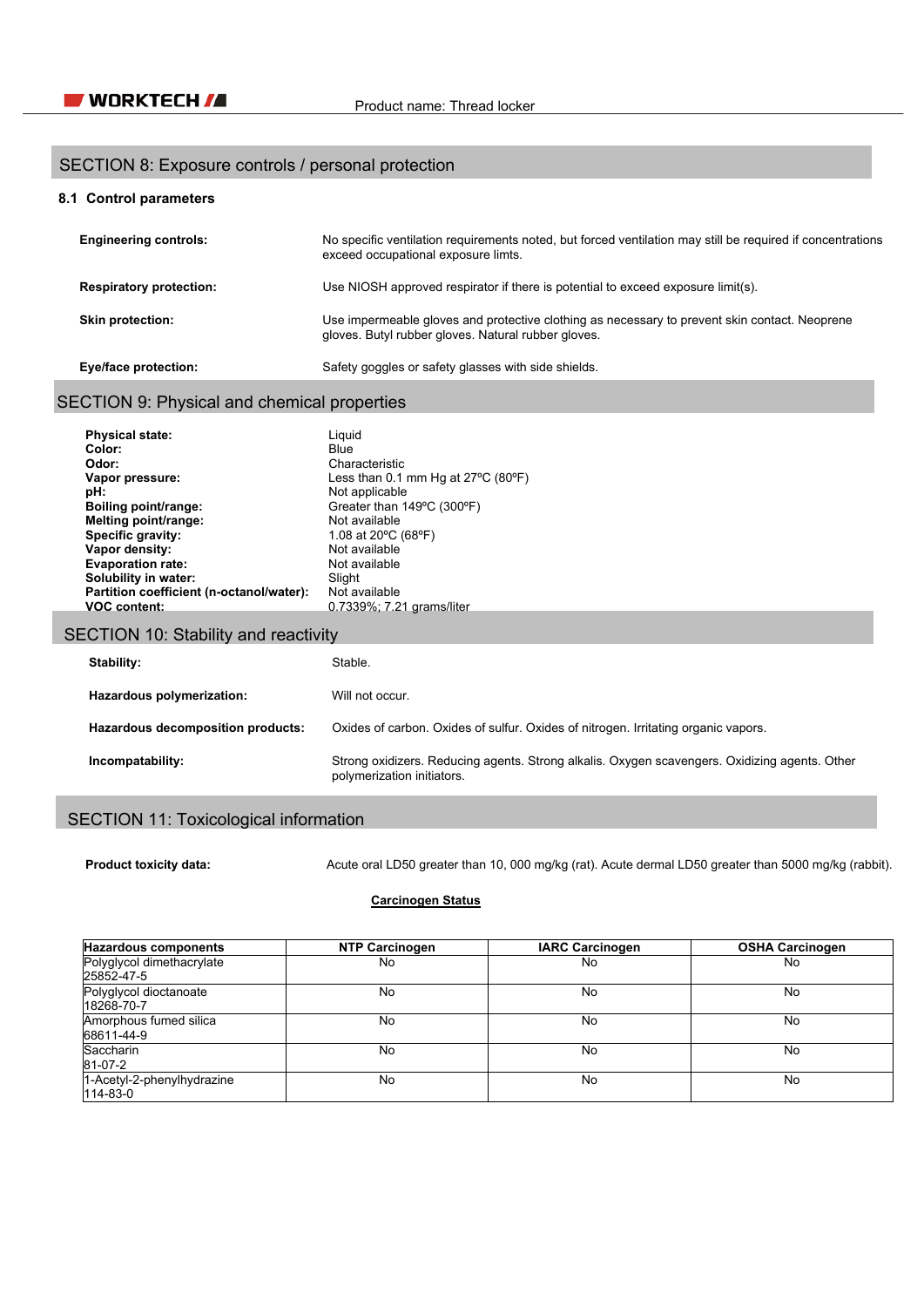

## **Literature Referenced Target Organ & Other Health Effects**

| <b>Hazardous components</b>                  | <b>Health Effects/Target Organs</b>                                |
|----------------------------------------------|--------------------------------------------------------------------|
| Polyglycol dimethacrylate<br>25852-47-5      | Allergen, Irritant                                                 |
| Polyglycol dioctanoate<br>18268-70-7         | Irritant                                                           |
| Amorphous fumed silica<br>68611-44-9         | No Target Organs                                                   |
| Saccharin<br>81-07-2                         | No Target Organs                                                   |
| 1-Acetyl-2-phenylhydrazine<br>$114 - 83 - 0$ | Allergen, Blood, Kidney, Mutagen, Some evidence of carcinogenicity |

## **SECTION 12: Ecological information**

#### **12.2. Persistence and degradability**

No data is available on the product itself.

## **12.3. Bioaccumulative potential**

No data is available on the product itself.

#### **12.4. Mobility in soil**

No data is available on the product itself.

## **12.5. Results of PBT and vPvB assessment**

No information available.

## **12.6. Other adverse effects**

We have no quantitative data concerning the ecological effects of this product. Do not allow uncontrolled leakage of product into the environment.

## SECTION 13: Disposal considerations

## **13.1. Waste treatment methods**

#### **Advice on disposal**

The following Waste Codes are only suggestions: The waste key according to the European Waste Catalogue (EWC number) refers to the real wastes origin and therefore is not product- but use-oriented.

## **Waste disposal number of waste from residues/unused products**

080409 WASTES FROM THE MANUFACTURE, FORMULATION, SUPPLY AND USE (MFSU) OF COATINGS (PAINTS, VARNISHES AND VITREOUS ENAMELS), ADHESIVES, SEALANTS AND PRINTING INKS; wastes from MFSU of adhesives and sealants (including waterproofing products); waste adhesives and sealants containing organic solvents or other hazardous substances Classified as hazardous waste.

## **Waste disposal number of contaminated packaging**

150110 WASTE PACKAGING; ABSORBENTS, WIPING CLOTHS, FILTER MATERIALS AND PROTECTIVE CLOTHING NOT OTHERWISE SPECIFIED; packaging (including separately collected municipal packaging waste); packaging containing residues of or contaminated by hazardous substances Classified as hazardous waste.

#### **Contaminated packaging**

Empty remaining contents. Can be landfilled or incinerated, when in compliance with local regulations.